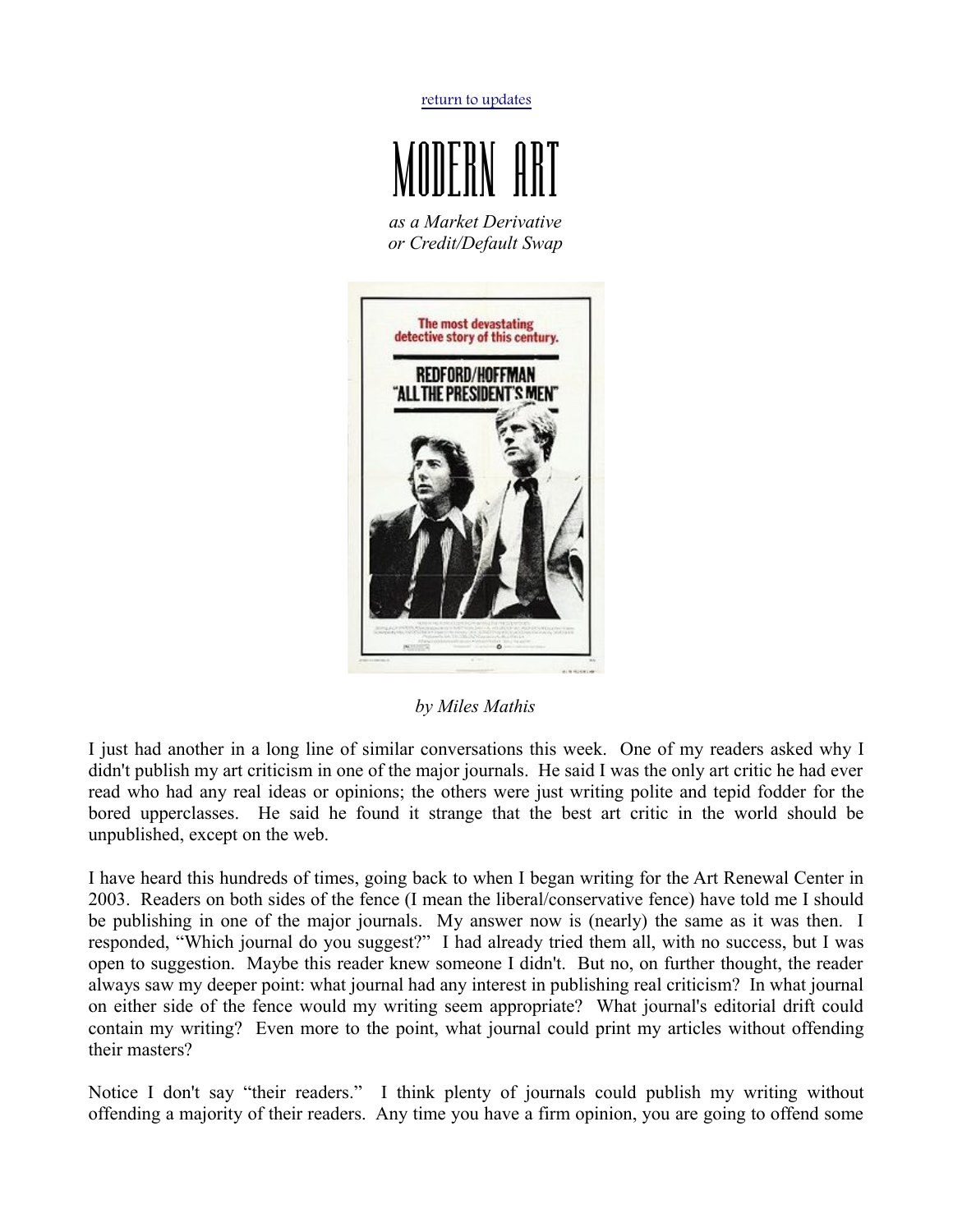people, but my writing would interest more people than it offended. No, it is not their readers these journals are trying to protect from my opinion, it is their publishers, and the controllers of their publishers. These controllers wish to shield their readers from opinions like mine, because my opinions undercut their propaganda.

You have to understand that ALL the mainstream journals, and most of the marginal ones, have been swallowed by the corporate/government squid, and this includes the ones that some of you think of as progressive. It includes, for instance, *Harper's* and the *Nation* and *Mother Jones* and the *Atlantic*, places where people like me used to be published occasionally. It also includes most of the new online journals like *Huffington*, *Salon*, and the rest. And of course it includes all of the art journals, which, even if they weren't already in the tentacles of the squid, would have no interest in publishing real criticism. Real criticism does not prop up phony markets, and so it is useless and dangerous to either realism or the avant garde.

In short, the truth is not a publishable commodity these days. The readers may still have some desire to hear it, but it does not suit the advertisers, the corporate sponsors, or the other administrators of the contemporary world.

But the reason I do not publish has, in the past few years, become twofold. The second reason I do not publish in the mainstream is because I no longer wish to. I would not publish there if they asked me to, with a large paycheck. The reason is because I do not wish to help them sell their magazines and newspapers. I don't want to be a part of it. I don't wish to be the bait that draws otherwise sensible people into a journal that can then propagandize them on other pages, selling them a bunch of subtle and not-so-subtle lies.

Lest you think I have become some kind of crank, subsisting on fairy tales and fear, I will give you several examples, ones you can research for yourself. Some readers have thought I could publish in the *New York Times*. Fred Ross—the director of the Art Renewal Center—upon finding out that I was "liberal" on some issues, suggested that I should submit to the "liberal" *New York Times*. I had to laugh. If liberalism is thought of as having something to do with a free press (and it should—just consider the link between the words "liberal" and "free"), then the *NYT* is certainly one of the least liberal rags in the country. If you don't agree, you need to research a little thing called Operation Mockingbird. You can even do your research [at Wikipedia,](http://en.wikipedia.org/wiki/Operation_Mockingbird) since although Wikipedia was created to whitewash things like this, there is enough to get you started there. The important thing to notice is that knowledge of this Operation wasn't cooked up by some author—not even [Carl Bernstein—](http://www.amazon.com/CIA-media-Carl-Bernstein/dp/B0006YENJO/ref=sr_1_5?ie=UTF8&qid=1320704530&sr=8-5)it came out of the Church Committee investigations in Congress in 1975. So if you want to argue that Operation Mockingbird is a conspiracy theory, you will have to argue against the Congressional Record. Operation Mockingbird was basically a secret agency operation to control the media, reaching back at least to the early 1950's. Arthur Sulzberger, the publisher of the *NYT* from 1935 to the present (in the form of father, son, and grandson), was implicated in these proceedings, and the CIA admitted that TIME, CBS, and the NYT were three of their most important assets. William B. Bader, former CIA intelligence officer, in briefing members of the Senate Intelligence Committee, said,

## **There is quite an incredible spread of relationships. You don't need to manipulate** *TIME* **magazine, for example, because there are [Central Intelligence] Agency people at the management level.\***

And William Colby, the head of the CIA from 1973-76, said, "**The Central Intelligence Agency owns everyone of any significance in the major media."**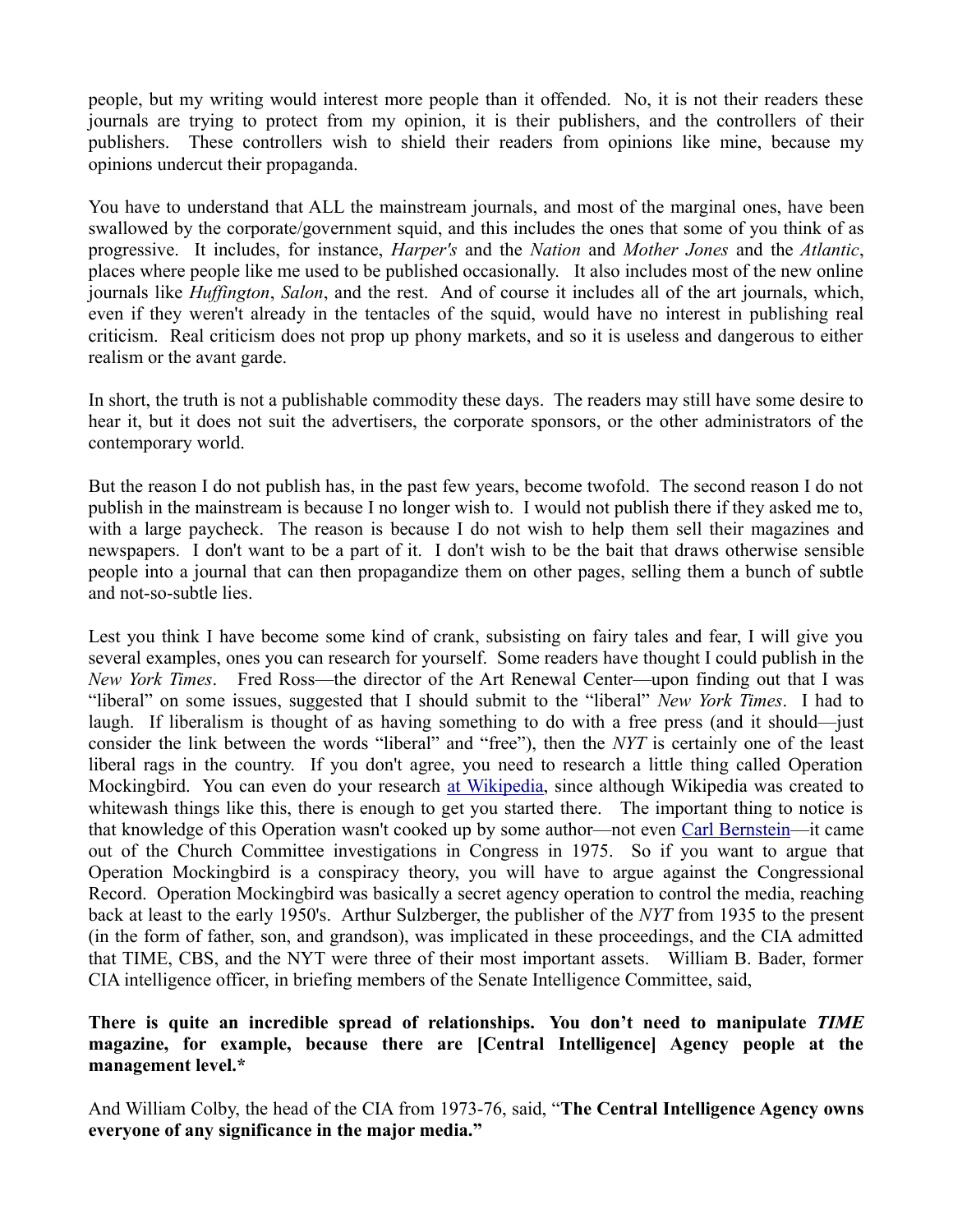Wikipedia tells you that George Bush, Sr., the head of the CIA after Colby, discontinued this practice after the Church Committee hearings, but if you believe that you need serious help from Mars. The CIA simply found ways to hide its actions better, mainly by owning the Senate as well.

If you want some immediate proof that this is still going on, click on my Carl Bernstein link above. You will see that Bernstein's *Rolling Stone* article "The CIA and the Media" from 1977 has zero availability at Amazon. You can also search at ebay, where you will find nothing. Or go to Abebooks and Biblio: also nothing. Ask yourself how likely it is that a major reporter and author like Bernstein (played by Dustin Hoffmann, above) would have an article completely unavailable on such a topic. Also ask yourself why he would not turn such an important and explosive article into a book. The only explanation is that the CIA got to his publisher, and *all* publishers, and all secondary markets. They also destroyed him, since he went into a career slide after 1977, got stopped for driving drunk, probably had the IRS sicked on him for invented tax problems, and so on. If you read his bio, it appears they stopped just short of suiciding him.

If you want more proof, go to [my own article](http://mileswmathis.com/redact.html) on the CIA and the *NYT* from 2006, where, in an oped piece at the NYT, the authors admit that the CIA is proofing every article that goes to press.

Why should this matter to me, you will ask. What does the CIA care about art? Nothing, clearly. But that is not the point. The point is that I do not wish to work for the CIA, helping them to sell their newspapers and magazines.

That said, the corporate/government squid does have some interest in the art market, as I have shown in recent papers. Art is a big unregulated business, worth billions a year, and so you would not expect it to be free of the corporate/government mobsters. Like everything else, the art market is controlled from the top down, and it is controlled to benefit a few rich people. It is not set up to benefit art history, much less the artist or the art lover. It is set up to benefit the speculators and the swindlers. That is why you see the obscenely inflated trade in objects of no intrinsic value or worth: it is the art analogue to the derivatives market. Modern art is not really art, it is an art derivative, a manufactured "art market instrument."

Which leads us to an interesting diversion, and my title here. If Modern art is a derivative, what is the underlying asset? In other words, a derivative in the financial markets is defined as a contract (or bet) based on the performance of an underlying asset with real value, such as gold. But what real asset is a Modern art derivative based on? Since a work of Modern art is a big nothing, there must be something of value that is underlying the trade. What is it? It is the prestige attached to the name "art," and the prestige attached to spending a large sum of money on something you can point to as "art." So the real commodity in art is no longer the artifact, it is the perceived prestige attached to the sale. In a way, this is what Robert Hughes meant when he said art had become "monetized." But I am taking the idea a lot further than Hughes did, since I am showing you that art is not just monetized, it is now based on a psychological state. Prestige is not a "tangible" asset, in the sense that you cannot touch it. Prestige is simply a *feeling* that a buyer has. The underlying asset in the art derivatives market is a *feeling*. Art has not just been monetized, it has been *psychologized*.

But of course this makes art like a fiat currency, since it is based on nothing but consumer confidence. Art, like a fiat currency, depends entirely upon the emotional states of those involved. Modern art is again like a fiat currency, in that it is backed by nothing but an empty guarantee. The paper dollar is backed by the guarantee of the Federal Reserve, but since the Federal Reserve is bankrupt, that